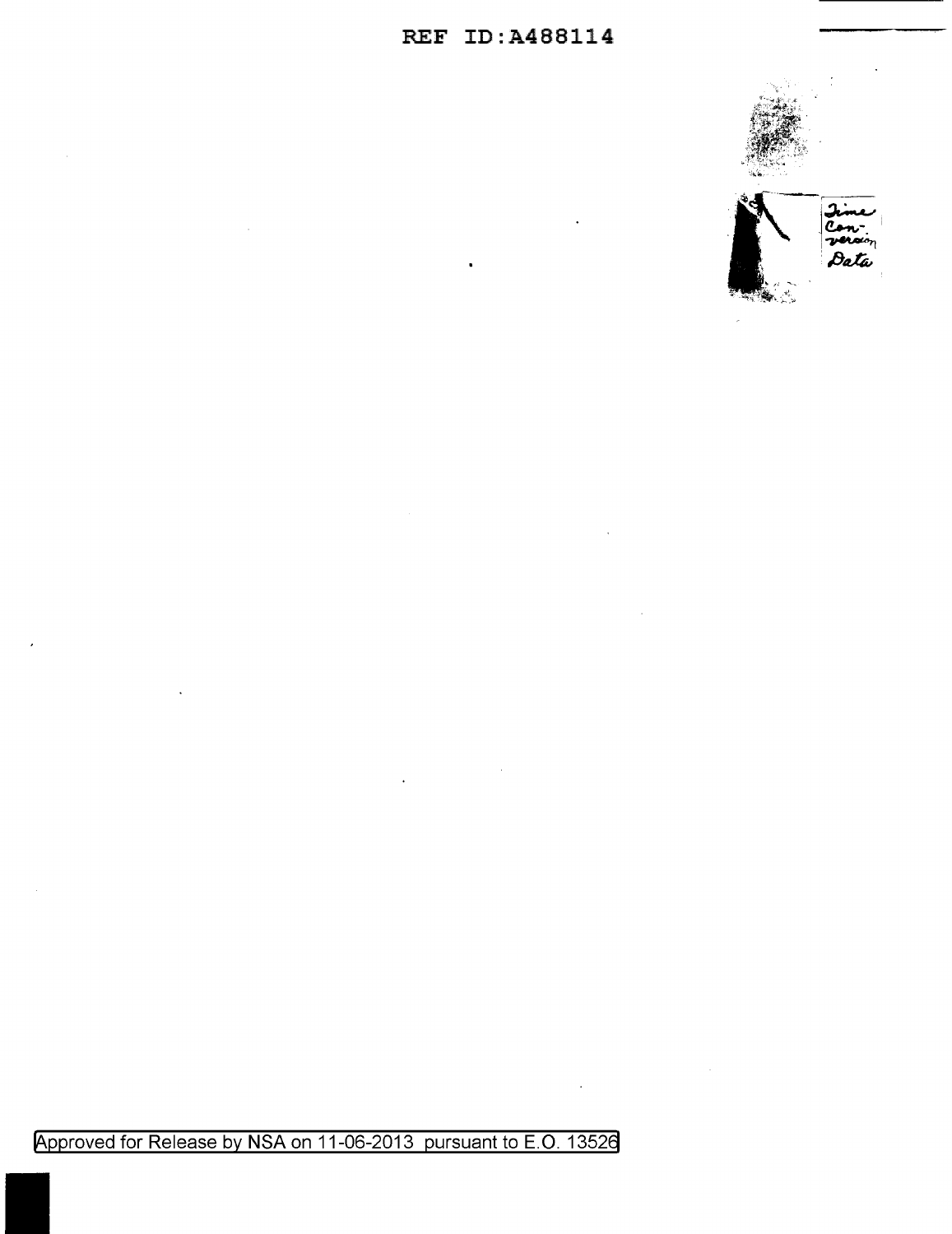| <b>WASH</b>      | HONOLULU                                                              | JOK BE                                                                  | 881.QL                                      | GMT                                |
|------------------|-----------------------------------------------------------------------|-------------------------------------------------------------------------|---------------------------------------------|------------------------------------|
| TIME             | $-5/2$ has                                                            | $-10$ hrs                                                               | $-11$ hrs                                   | $+$ $5$ $\mu$                      |
|                  | Subtract from                                                         | Next date                                                               | nest date                                   | Same date<br>Add to Watch Tune     |
| HON<br>TIME      | WASH<br>$+5/2$ hro                                                    | TOKYO<br>$-4/2$ hrs<br>Next date                                        | MANILA<br>$-5$ / $\sim$ $\sim$<br>next date | GMT<br>$+10$ % hus<br>Same date    |
| TOKYO<br>TIME -1 | $T$ was $H$<br>$+10$ hrs<br>Freatding date<br>Add to Tokyo            | HONOLULU<br>$+4\frac{1}{2}$ hors.<br>Preceding date<br>14, date is same | MANILA<br>$-1$ kr<br>Same date              | GMT<br>$+15$ his<br>Presedung date |
| $Time =$         | MANILA WASH<br>$+11$ hrs<br>Preceding date<br>Add to Manila<br>. Time | HONOLULU<br>$+5/\sqrt{m}$<br>Preceding date                             | TOKYO<br>$+1$ kr<br>Same date               | GMT<br>$+16$ hrs<br>Precedure date |
| $GML =$          | . WASH<br>subtract from                                               | HONO LULU<br>$-10\frac{1}{10}$ hrs                                      | <b>TOKYO</b><br>$max$ $5.22$                | MANIFA<br>$-16$ hrs<br>next date   |

 $\label{eq:2.1} \frac{1}{\sqrt{2}}\left(\frac{1}{\sqrt{2}}\right)^2\left(\frac{1}{\sqrt{2}}\right)^2\left(\frac{1}{\sqrt{2}}\right)^2\left(\frac{1}{\sqrt{2}}\right)^2\left(\frac{1}{\sqrt{2}}\right)^2\left(\frac{1}{\sqrt{2}}\right)^2.$ 

 $\label{eq:2.1} \frac{1}{\sqrt{2}}\left(\frac{1}{\sqrt{2}}\right)^{2} \left(\frac{1}{\sqrt{2}}\right)^{2} \left(\frac{1}{\sqrt{2}}\right)^{2} \left(\frac{1}{\sqrt{2}}\right)^{2} \left(\frac{1}{\sqrt{2}}\right)^{2} \left(\frac{1}{\sqrt{2}}\right)^{2} \left(\frac{1}{\sqrt{2}}\right)^{2} \left(\frac{1}{\sqrt{2}}\right)^{2} \left(\frac{1}{\sqrt{2}}\right)^{2} \left(\frac{1}{\sqrt{2}}\right)^{2} \left(\frac{1}{\sqrt{2}}\right)^{2} \left(\$ 

 $\label{eq:2.1} \frac{1}{2} \sum_{i=1}^n \frac{1}{2} \sum_{j=1}^n \frac{1}{2} \sum_{j=1}^n \frac{1}{2} \sum_{j=1}^n \frac{1}{2} \sum_{j=1}^n \frac{1}{2} \sum_{j=1}^n \frac{1}{2} \sum_{j=1}^n \frac{1}{2} \sum_{j=1}^n \frac{1}{2} \sum_{j=1}^n \frac{1}{2} \sum_{j=1}^n \frac{1}{2} \sum_{j=1}^n \frac{1}{2} \sum_{j=1}^n \frac{1}{2} \sum_{j=1}^n \frac{$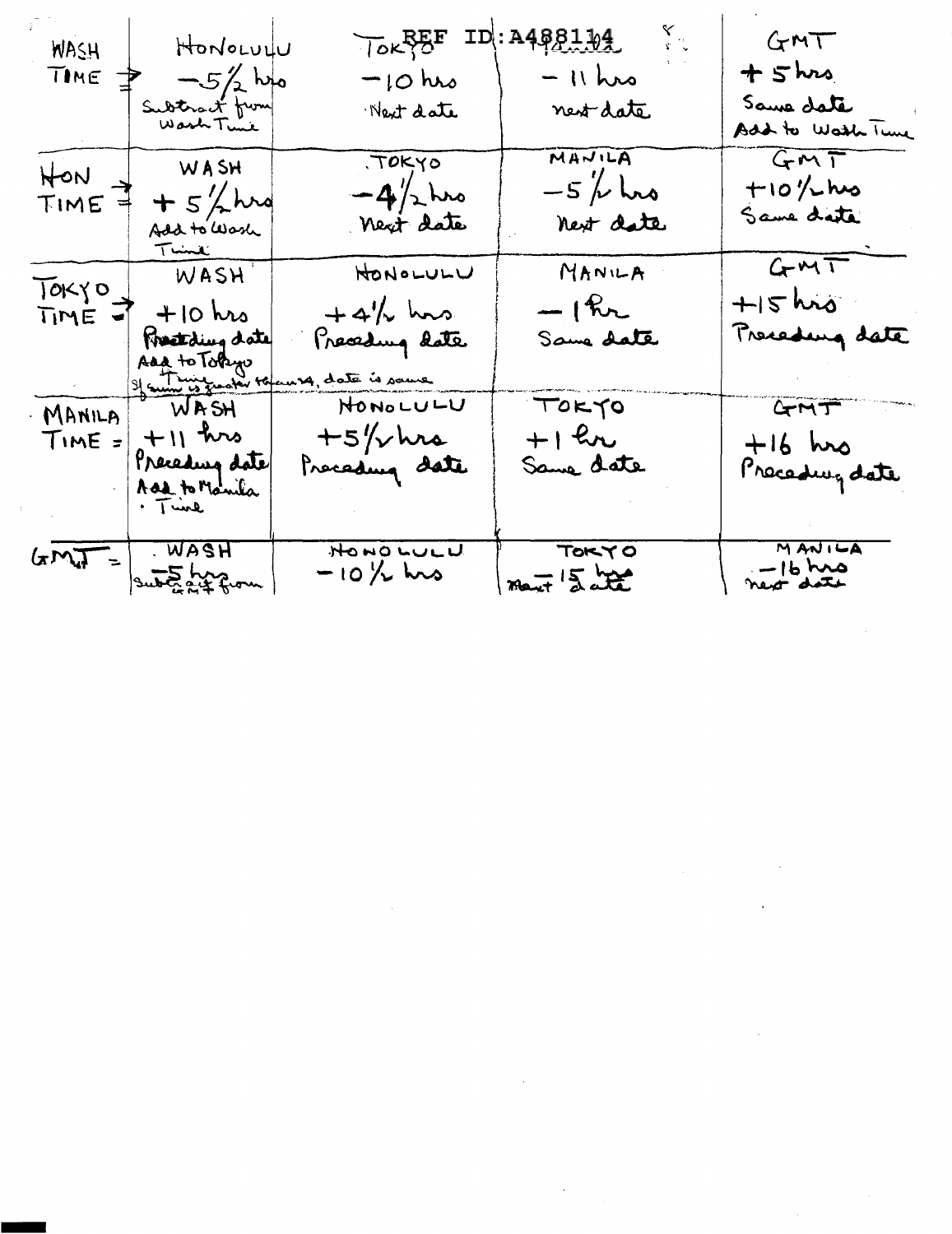## **REF ID: A488114**

EST

 $GMT \rightarrow -5$ 

PAC  $-8$ 

 $-\omega'$ 

 $+1$ day

 $-16$ 

every solution and this is the strong of the subject of the same of the same of the sales

 $+$ lday

 $-15$ 

 $\boldsymbol{\mu}$ GMT Law Howsler manila SauFrau 1 Wash Tokyo 08 00 02  $|o\eta|$  19  $|o\,$ 2 07 13 32 07/16/02 |08|09||02 oglogloz  $1432$  $\overline{1}$ ⊾ە| l,  $\log|\sigma_2|$ oq| لده  $0102$  $2002$  $1532$ ۱8|۵۷  $||\cdot||$  $0202$  $2102$ اه ۱ ⊾ہ| 56 32 osloz 19 لدا  $0<sub>2</sub>$  $\theta$  $\mathbf{H}$ لاه  $2202$  $0402$  $2<sub>3</sub>$ ಹಿ  $\overline{17}$  $\sqrt{2}$  $13$  $\mathsf{L}$  $\sigma$   $\sigma$ 08 00 02  $183x$  $H$  $13$ 지  $19$  32  $\sqrt{2}$  $\ddot{\mathcal{L}}$ 06 lοι 22  $23$  $20|3x$ 16 کا ০7  $\circ\iota$  $08|17|02$ 08 08 oz لده |00 |2**0**  $|\sigma$ ן  $081602$  $2137$ **080302** 09 18  $\circ$  $\overline{O}$  $\overline{\mathbf{2}}$  $\mathbf{v}$  $\sqrt{ }$  $19$  $\delta\zeta$ ig  $10$  $\bullet$ 23 32 الاه| ده| اد دا 080600 ∣୦ଝ  $|q|$ 02  $O(1)$ 00 32 ovi  $|b\, {\bf 8} |$ اده os  $\mathbf{P}$ ∣३∼ ارد ∕ہ o)  $\mathsf{O}$ ᡠ  $\mathcal{V}$  $13$  $\boldsymbol{\nu}$ 08 onlər  $\mathbf{r}$  $\overline{\mathfrak{c}}$ OG  $\mathcal{B}$  $V_I$  $3\gamma$ 69 ٥3  $\overline{\mathbf{r}}$ |०४ |११ | ่o8|อ4|่3น 09 00  $1502$  $|08|$  10  $|02|$ لہ ہ لاه 08 23 80  $16$  $\mathcal{U}$ 08  $0532$ ০৭∣০০∣০১ Ô١  $\mathfrak{g}$  $\overline{\mathfrak{e}}$ ٥١  $\overline{ }$  $\mathsf{ls}_{\mathcal{V}}$ نه ه  $\alpha$ 13 18 دد∣ره  $\Omega$ 16 سن  $\mathbf{N}$ ُلە  $0$ 8 3 $\nu$ 19 oS  $\mathbf{H}$ ٥٩  $\circ \star$  $20$  $15$  $3<sub>2</sub>$  $\overline{ }$ OY  $16$  $|0|3\rangle$ ٥6 ۲ ه  $\lambda$ 12  $\overline{v}$  $\mathbf{1}$ 06  $\sigma$  $\mathbf{H}$ ∣้ร∼  $\mathbf{\hat{y}}$  $\mathcal{A}$ IÝ  $\overline{15}$ 08 റ  $\mathbf{z}$ 12  $S15^{2}$ <br>25850  $\sqrt{07/1800}$  $o$ 80300  $|01|$ 13  $|00|$  $|oq|o2|oo|$  $\sigma$  $|o|$  $|05|$   $|07|$  $07/13 \times 0 = 07/10 \times 0 = 07/07 \times 0 = 08/03 \times 0 = 08/02 \times 0^{16-13872}$ **ara** Attack  $\frac{1}{2}$  07/18 20  $107/1420 = 07/1120 = 07/0850 = 08/0420 = 08/0320$ lap Amb 5 07 1920  $08/0600 = 08/0500$  $\frac{1}{2}$  $(07/2100$  $4.866$ .<br>Literatu war begant<br>as of dature" the attack was scheduled for 1300 but did not take.